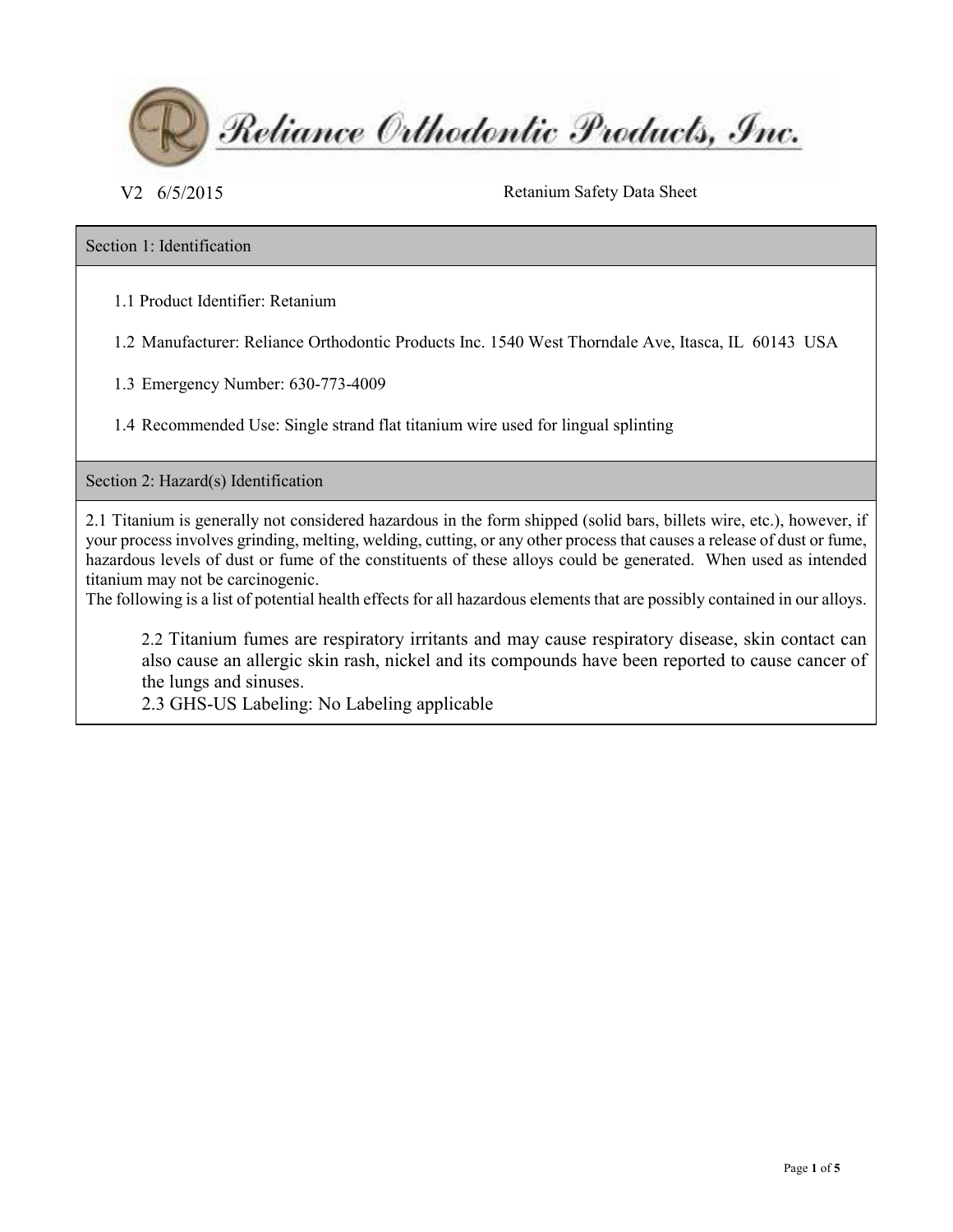Reliance Orthodontic Products, Inc.

V2 6/5/2015 Retanium Safety Data Sheet

Section 3: Composition /Information on Ingredients

| Composition                   | $\frac{0}{0}$ | CAS#       | <b>OSHA PEL#</b> | <b>ACGIHTLV</b> |
|-------------------------------|---------------|------------|------------------|-----------------|
| Aluminum (as dust)            | $0 - 8$       | 7429-90-05 | 15               | 10              |
| (as fume)                     |               |            | 5                | 5               |
| Carbon                        | $0 - 0.01$    | 1333-86-4  | 3.5              | 3.5             |
| Chromium                      | $0 - 11$      | 7440-47-3  |                  |                 |
| Columbium/Niobium             | $0 - 45$      | 7440-03-01 | None             | None            |
| Copper (as dust)              | $0 - 0.2$     | 7440-50-08 |                  |                 |
| (as fume)                     |               |            | 0.1              | 0.2             |
| Iron (oxide as fume)          | $0 - 0.42$    | 7309-37-1  | 10               | 5               |
| Molybdenum (total dust)       | $0 - 12$      | 7439-98-7  | 15               | 10              |
| Tantalum (metal & oxide dust) | $0 - 1$       | 7440-25-7  | 5                | 5               |
| Tin (inorganic compounds)     | $0 - 3$       | 7440-31-5  | $\overline{2}$   | 2               |
| (organic compounds)           |               |            | 0.1              |                 |
| Titanium (total dust)         | $0 - 5$       | 13463-67-7 | 15               | 10              |
| Vanadium (as dust)            | $0 - 5.15$    | 1314-62-1  | 0.5              | 0.05            |
| (as fume)                     |               |            | 0.1              | 0.05            |
| <b>Zirconium</b>              | $0 - 4$       | 7440-67-7  | 5                | 5               |

Various combinations of the above components may appear in grades supplied. More specific information on a particular grade may be obtained.

## Section 4: First-Aid Measures

4.1 Necessary first-aid instructions by relevant routes of exposure (inhalation, skin and eye contact, and ingestion for the raw material processes).

4.2 Inhalation: Move person to fresh air until recovered. Consult a physician.

4.3 Skin Contact: Wash with water and mild detergent.

4.4 Eye Contact: Flush thoroughly with water, consult a physician.

4.5 Ingestion: While ingestion of large enough quantities to cause health effects is unlikely. Consult a physician if it occurs.

Section 5: Fire-Fighting Measures

5.1 This section provides recommendations for fighting a fire caused by the chemical. The required information consists of:

5.2 Suitable Extinguishing Media: Normal fire-fighting procedures

- 5.3 Unsuitable Extinguishing Media: N/A
- 5.4 Particular Hazards: NA
- 5.5 Protective Equipment for Fire-Fighters: N/A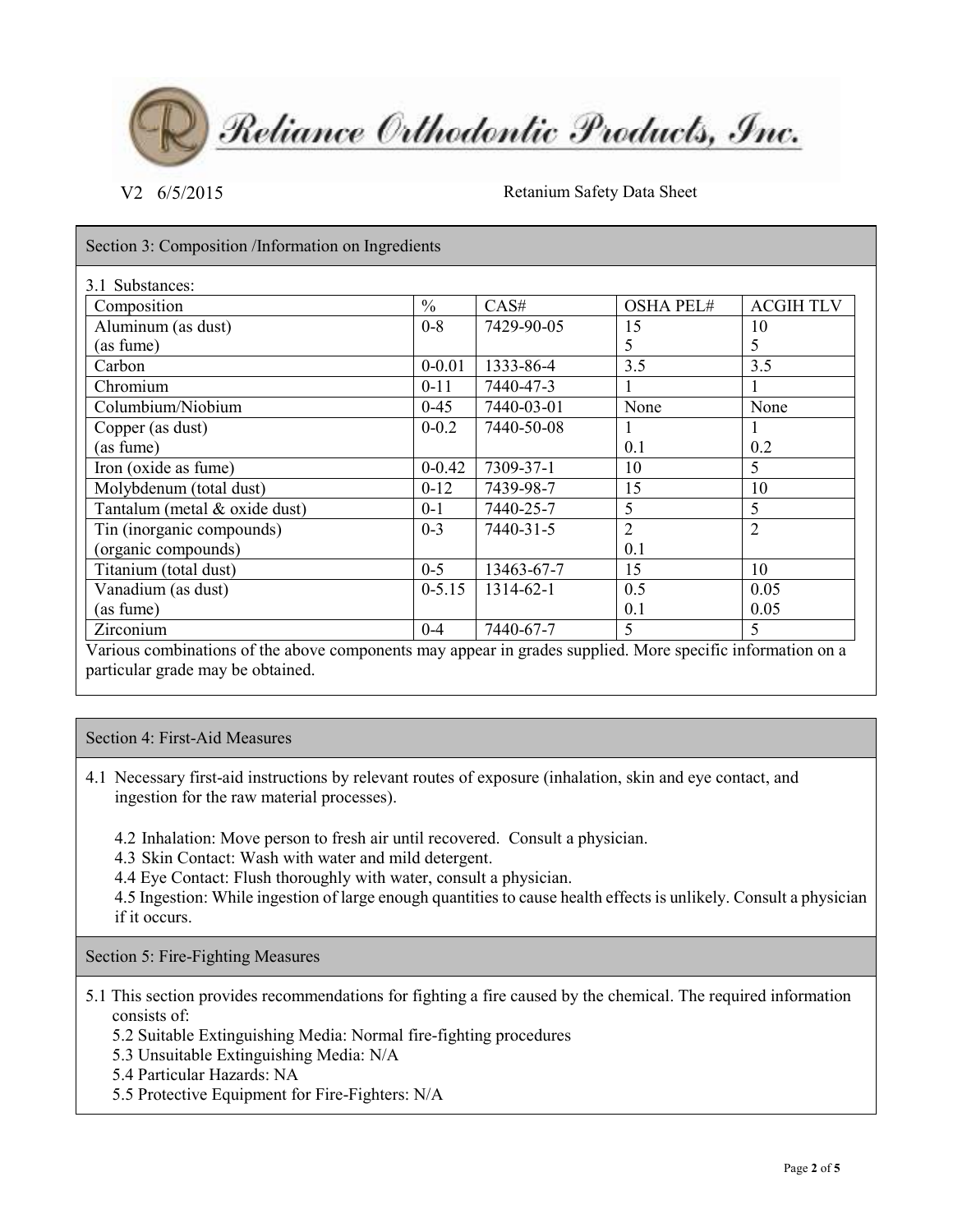

V<sub>2</sub> 6/5/2015 Retanium Safety Data Sheet

Section 6: Accidental Release Measures

6.1 The required information may consist of recommendations for:

6.2 Titanium is not a chemical and will not spill.

Section 7: Handling and Storage

7.1 The required information consists of:

7.2 Titanium is not a chemical and does not require special handling or storage.

Section 8: Exposure Controls/Personal Protection

8.1 The required information consists of:

8.2 Titanium is not a chemical and does not require exposure controls or PPE.

Section 9: Physical and Chemical Properties

9.1 The minimum required information consists of:

9.2 Appearance (physical state, color, etc.); Solid Wire

- 9.3 Upper/lower flammability or explosive limits; No data available
- 9.4 Odor; No data available
- 9.5 Vapor pressure; No data available
- 9.6 Odor threshold; No data available
- 9.7 Vapor density; No data available
- 9.8 pH; No data available
- 9.9 Relative density; No data available
- 9.10 Melting point/freezing point; No data available
- 9.11 Solubility(ies); No data available
- 9.12 Initial boiling point and boiling range; No data available
- 9.13 Flash point; No data available
- 9.14 Evaporation rate; No data available
- 9.15 Flammability (solid, gas); No data available
- 9.16 Partition coefficient: n-octanol/water; No data available
- 9.17 Auto-ignition temperature; No data available
- 9.18 Decomposition temperature; No data available
- 9.19 Viscosity. No data available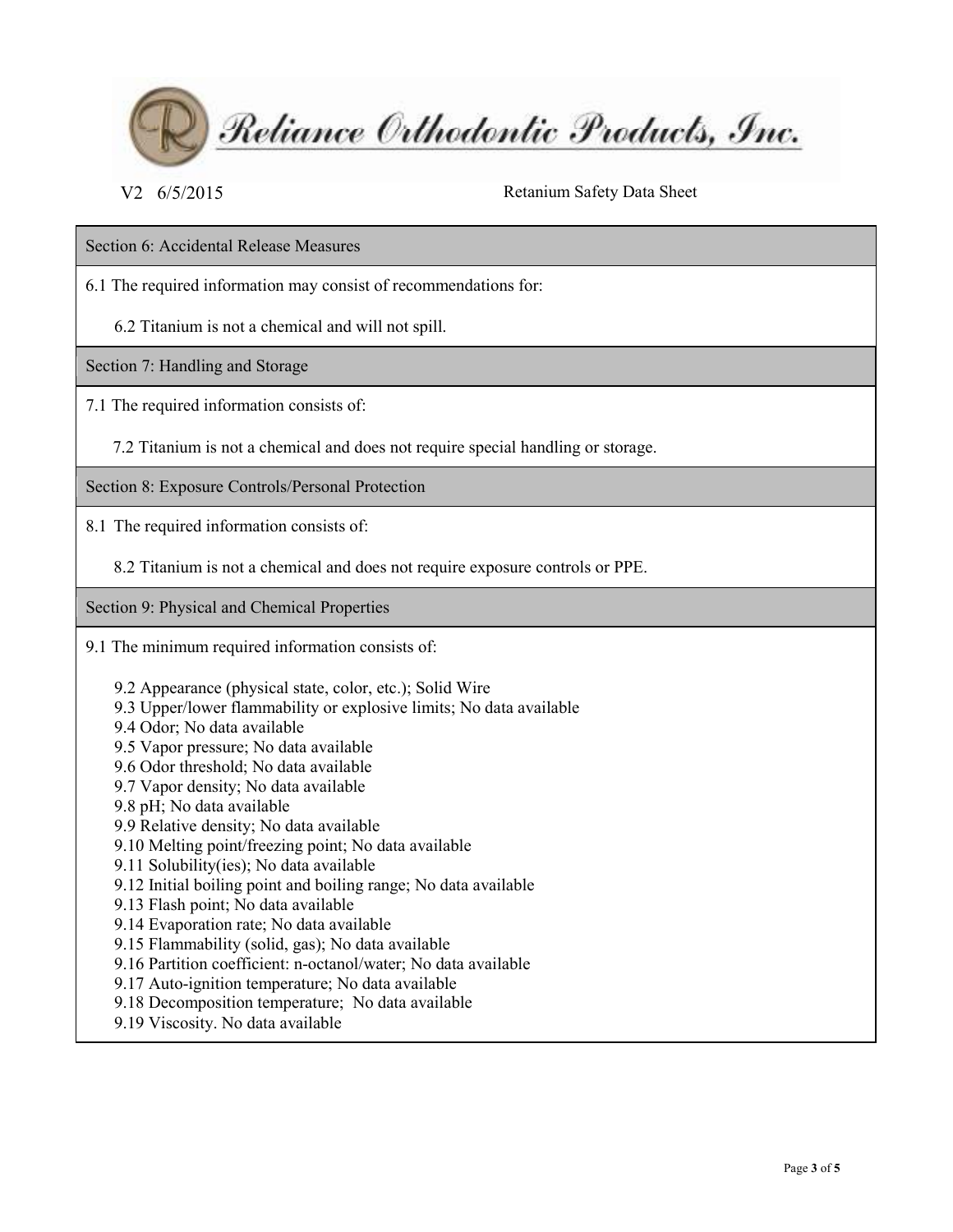

V<sub>2</sub> 6/5/2015 Retanium Safety Data Sheet

Section 10: Stability and Reactivity

10.1 The required information consists of:

10.2 Reactivity: Titanium is not a chemical and is stable

- 10.3 Chemical stability: Titanium is not a chemical and is stable
- 10.3 Other: Titanium is not a chemical and is not reactive

Section 11: Toxicological Information

11.1 The required information consists of:

11.2 Information on the likely routes of exposure: Retanium is used in the oral cavity.

11.3 Description of the delayed, immediate, or chronic effects from short- and long-term exposure: Slight to severe dermatitis to anaphylactic shock.

11.4 The numerical measures of toxicity: Unknown

11.5 Description of the symptoms: Skin rash or allergic reaction that requires immediate medical attention. Titanium, during their processing stages may be a potential carcinogen, Titanium is listed in the National Toxicology Program (NTP) Report on Carcinogens (latest edition) or has been found to be a potential carcinogen in the International Agency for Research on Cancer (IARC) Monographs (latest editions) or found to be a potential carcinogen by OSHA

Section 12: Ecological Information

12.1The information may include:

12.2 Titanium is not a chemical and will not affect the environment.

Section 13: Disposal Consideration

13.1The information may include:

13.2 Titanium can be recycled or disposed per local, regional, and international regulations.

Section 14: Transport Information

14.1 The information may include:

14.2 Titanium is solid and not a hazard for transportation by road, air, rail or sea.